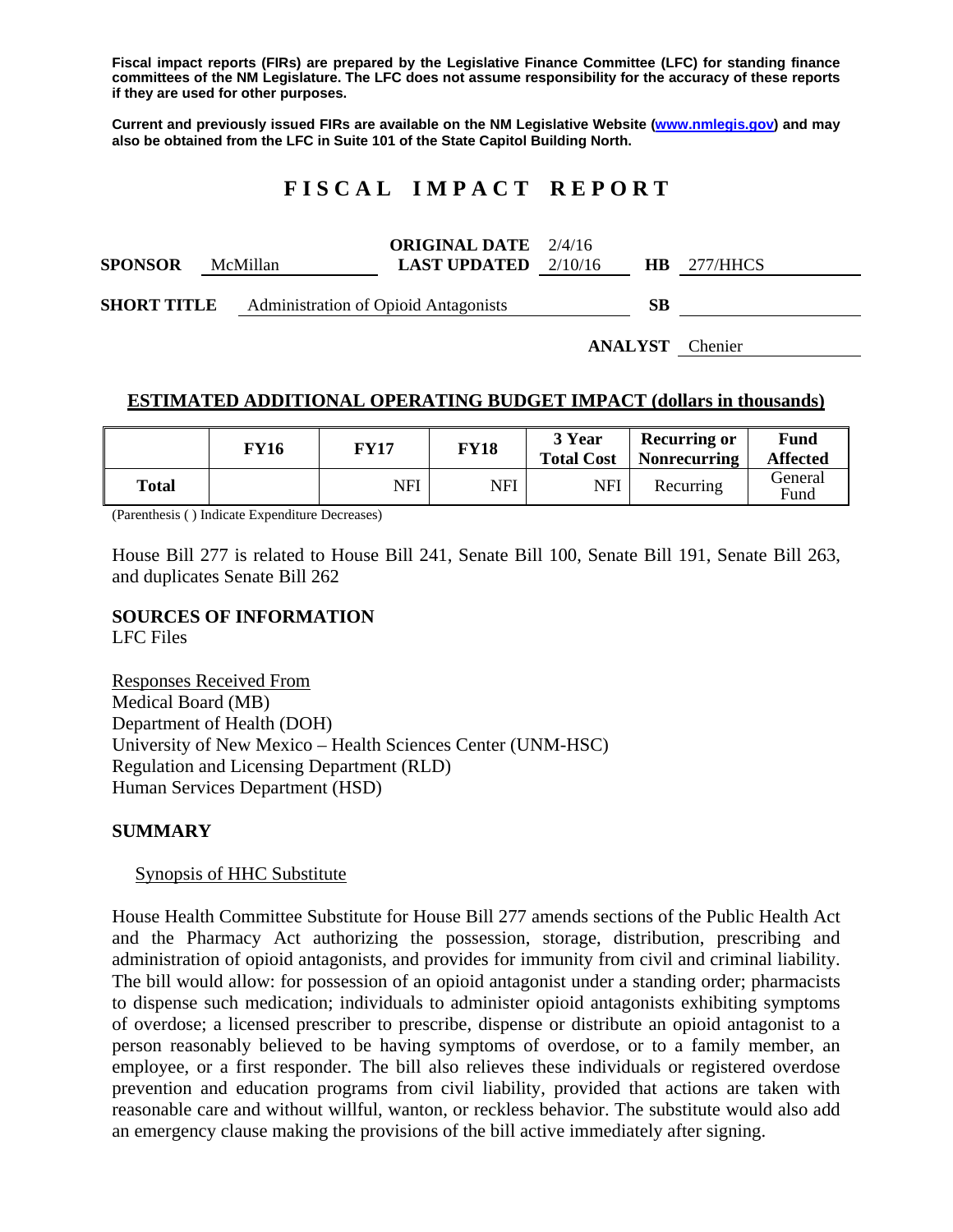### **House Bill 277/HHCS – Page 2**

# **FISCAL IMPLICATIONS**

The bill would require the Secretary of Health to promulgate rules, which would involve staff time and resources.

HSD stated that while there may be some impact in terms of additional prescriptions filled for Medicaid members, the bill does not target Medicaid and numbers affected cannot be determined.

## **SIGNIFICANT ISSUES**

DOH provided the following:

Nationally, a large number of states have passed laws to effect similar expansion and use of an opioid antagonist as proposed by the bill. Naloxone is a safe antidote to opioid overdose that can be easily administered by lay persons. Expanding access can increase knowledge of appropriate overdose response and reduce overdose deaths, and is an important component of a comprehensive approach to reducing opioid overdose death rates. In addition, training first responders to administer naloxone can reduce overdoserelated injury and death.

DOH currently has one of the most far reaching programs in the nation to distribute naloxone. DOH staff are often sought out for technical assistance by other states. The DOH program continues to expand annually. In 2014, a total of 5,874 doses of naloxone were dispensed, a 55 percent increase from 2013. The program has grown quickly due to the enormous community need. In 2014 about 1,700 new people were trained in the use of naloxone kits.

New Mexico's drug overdose death rate is nearly two times as high as the U.S rate and is one of the highest rates among the 50 states. Since 2010, more than half of drug overdose deaths in New Mexico have been by prescription drugs, with the vast majority of these attributed to opioids. In 2013-2014, nearly 1,000 people died from drug overdoses in New Mexico.

Most indicators show opioid use and addictions worsening. Nationally, the overdose death rate has more than tripled since 1990 and is now the leading cause of death from any type of injury. The Centers for Disease Control and Prevention (CDC) reports a 200% increase in opioid overdose deaths between 2000 and 2014 nationwide and recommends continued action "to prevent opioid abuse, dependence, and death, improve treatment capacity for opioid use disorders, and reduce the supply of illicit opioids, particularly heroin and illicit fentanyl.".

Currently, Naloxone (brand name Narcan) is the only opioid antagonist on the market indicated for the use of opioid overdose reversal. Naloxone's only use is to reverse an opioid overdose. It is not used in the management of pain or to deter an individual from using opioids such as heroin, oxycodone, or hydrocodone. Naloxone does not create a "high" or reduce cravings for opioids, but reverses the effects of opioids. Naloxone is short acting and wears off in approximately 20-90 minutes.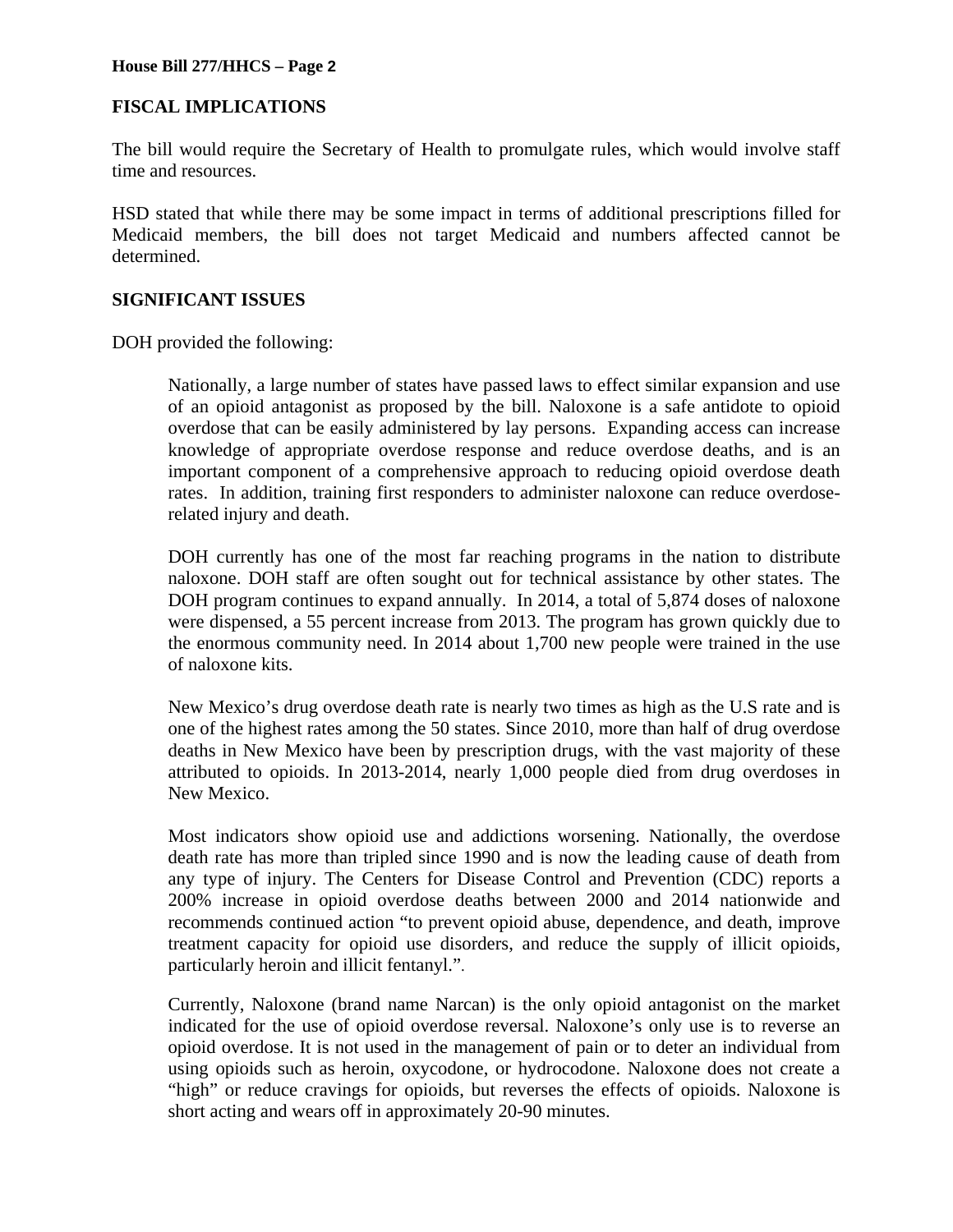Naloxone can be administered through an injection or intra-nasally. Lay persons can administer naloxone safely with a modest amount of training. Due to the process of naloxone blocking the opiate receptors in the brain, there is no potential for abuse or dependency. Most overdoses are witnessed by another person and there is normally enough time for naloxone to be successfully administered. If taken or administered incorrectly, naloxone will simply do nothing, but in the case of an opioid overdose, naloxone may save a life. It is not possible to overdose on naloxone.

DOH currently offers access to overdose prevention education and naloxone distribution, as well as referrals to medication assisted treatment. These efforts are part of a comprehensive response to opiate addiction which includes syringe exchange, testing for HIV and viral hepatitis, immunization services, and linkage to community-based care. Due to the alarming statistics demonstrating a continuing need, it is necessary to expand this work and add new strategies to prevent overdose morbidity and mortality.

HSD Provided the Following:

The Behavioral Health Services Division (BHSD) contracts with SW CARE to provide technical assistance to pharmacies related to naloxone. The goal is to increase access to naloxone by increasing the number of pharmacists credentialed to dispense naloxone, increase patient outreach and education about naloxone, and reduce pharmacy barriers to dispensing and billing for naloxone. Increasing access to naloxone is a strategy recommended by the Centers for Disease Control and Prevention (http://www.cdc.gov/vitalsigns/heroin/).

In addition to other community prevention efforts BHSD Office of Substance Abuse and Prevention (OSAP) also oversees two public awareness campaigns:

- Increasing public awareness of, and access to naloxone through a media campaign consisting of radio public service announcements, newsprint ads, billboards, and a resource website (http://doseofrealitynm.com/2015/08/31/more-info-aboutnaloxone/)
- Increasing public awareness of the dangers of prescription drug abuse through "A Dose of Reality" media campaign consisting of radio public service announcements, TV ads, newsprint ads, billboards, social media, movie theater ads, and resource website

( http://www.nmprevention.org/Dose-of-Reality/Home.html).

BHSD/OSAP also currently funds 12 county-wide coalitions to implement prescription drug abuse strategies consisting of:

- Working with local schools and colleges to enhance implementation and enforcement of prescription drug abuse policies;
- Reducing retail availability of prescription drugs by working with pharmacies and prescribers to reduce the number of opiate prescriptions written and pills per prescription, and increase reporting in and monitoring of the Prescription Drug Monitoring Program; and
- Reducing social availability by working with the elderly, parents, and friends to reduce sharing and increase safe storage.